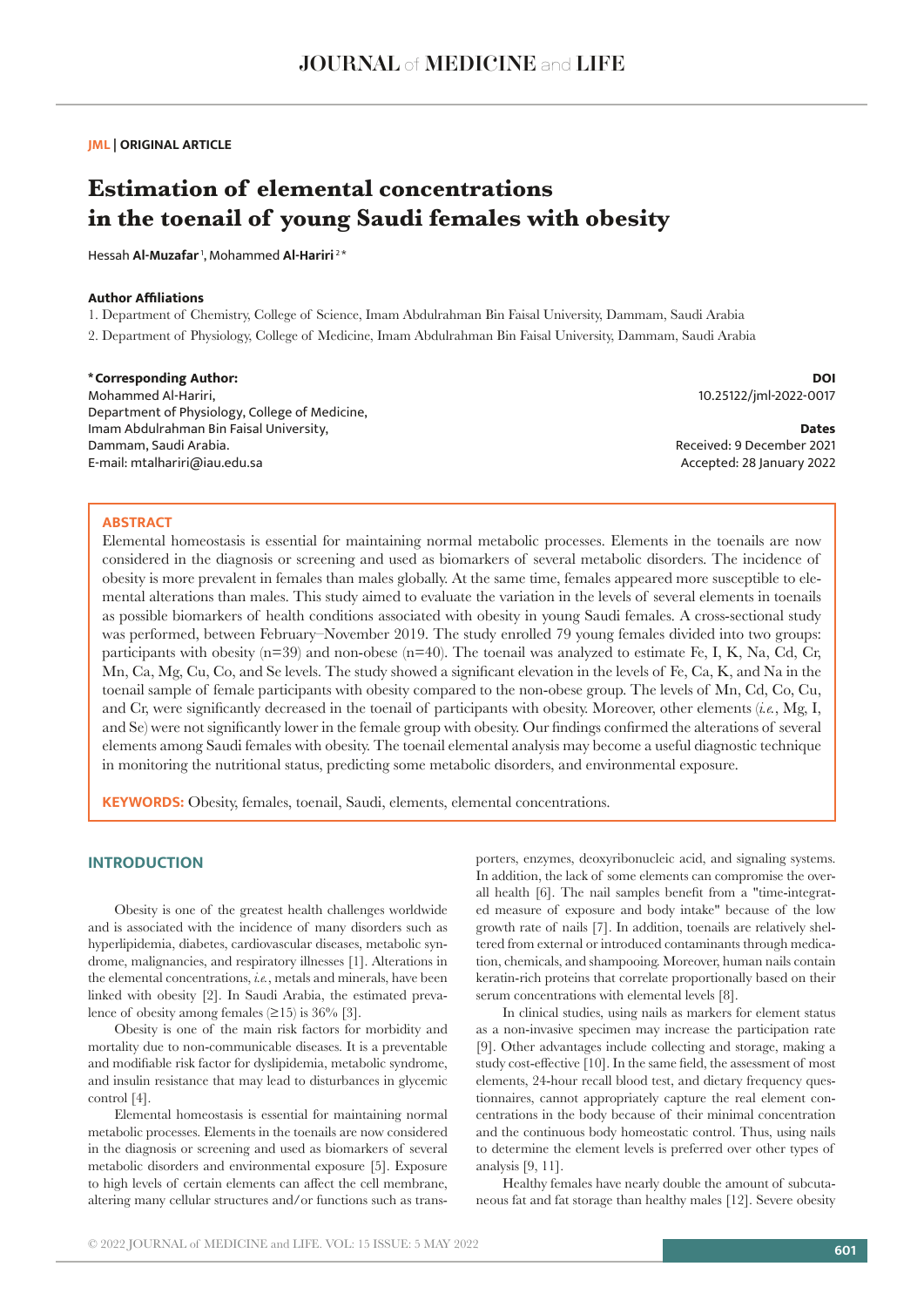is more prevalent in females than males globally, and obesity-related outcomes are different in females and males [13]. At the same time, females appeared more susceptible to elemental alterations than males [14]. However, results concerning elemental alterations in obesity are still contradictory [15].

There is no reported data available on the elemental concentration in the nail of females in Saudi Arabia. Therefore, we aimed to investigate the variation in elemental levels in the toenails as possible biomarkers of health conditions associated with obesity in young Saudi females.

# **MATERIAL AND METHODS**

#### **Participant characteristics**

A cross-sectional study was performed between February and November 2019 using convenience sampling and enrolling undergraduate female students at Imam Abdulrahman Bin Faisal University, Saudi Arabia. The eligibility criteria included healthy female participants (who did not have any chronic disease) and non-smokers. The study excluded overweight female participants (body mass index  $[BMI]=25.0$  to  $\lt30$ ), pregnant, and with a history of taking a mineral in the last month. The participants were divided into females with obesity (OG) BMI>30 kg/m<sup>2</sup> ) and normal, non-obese group (NOG), (BMI=18.5–25 kg/m<sup>2</sup> ) [16].

#### **Determination of element contents in toenail samples**

The free edge of the nail from the two great toes was taken by a stainless-steel nail clipper (pretreated with ethyl alcohol) on the same day for each participant. Toenail specimens (5 mg) from each participant were collected in a polyethylene bag either from naturally non-polished or after removing the nail polish before cutting the nails.

All samples of toenails underwent the washing procedure according to the protocol by Blazewicz *et al.* and Ishak *et al.* [17, 18]. Each washing stage took 10 min, and after drying in an oven (30 min at 100°C), they were weighed. The weighing stage was performed after washing and drying to prevent possible sample loss. All samples were carefully stored at 25°C [15].

A total of 5 mg of toenail sample was washed in series with  $H_2O_2$  (30%), acetone,  $HNO_3$  (65%), Triton-X 100 (Merck, Darmstadt, Germany). Afterward, the sample digestion and dilution procedures were carried out following the method described by Ishak and his colleagues in 2015 [17].  $\rm HNO_3^{\phantom i} (0.5\rm\,mL)$ was added and left overnight at room temperature. The toenail specimens were kept in a drying oven (60°C) for one hour. After cooling, 0.2 mL of  $H_2O_2$  was added, and all toenail specimens were incubated again for one hour in a drying oven (60°C). The mixtures were diluted to 10 mL using deionized water [17].

The analyses of the study elements [Iron (Fe), Iodine (I), Potassium (K), Sodium (Na), Cadmium (Cd), Chromium (Cr), Manganese (Mn), Calcium (Ca), Magnesium (Mg), Copper (Cu), Cobalt (Co) and Selenium (Se)] were carried out in the laboratory of Saudi Food & Drug Authority (SFDA) with simultaneous Inductively Coupled Plasma Emission spectrometers (ICPE-9800, ©Shimadzu Corporation, Japan). The spectrometer was optimized daily with a 10 μg/L solution of the study elements in a blank solution (1%  $\rm HNO_3$ ). The limits of detection were calculated as the level corresponding to three times the standard deviation of ten replicate measurements of the blank solution. All solutions of ICP elements (Merck, Germany) were prepared daily by the dissolution of the reference materials in water and used for calibration. Standards, blanks, and samples were measured with 103Rh as the internal standard (10μg/L, Merck, Germany) [15]. Procedures on quality control were performed daily before and after each set of analyses using the certified reference material (Inductively Coupled Plasma Spectrometer, ©Shimadzu).

#### **Statistical analysis**

Data were analyzed using IBM SPSS, version 24. The normality of continuous variables was assessed using the Shapiro-Wilk test. Mean analysis was performed using the Mann-Whitney U test. Normally distributed data, *i.e.*, anthropometric data and age, were presented as mean and standard error of mean (SEM), whereas data with non-parametric distribution were expressed as median and 25–75 percentile boundaries. Statistical significance was considered at  $p<0.05$ .

#### **RESULTS**

#### **Participant characteristics**

Descriptive data of the study participants are shown in Table 1. There were 79 participants enrolled in this study, with 39 included in the OG, and 40 in NOG. The study results revealed that the mean BMI of the study participants in OG was  $35.4\pm4.6$  kg/m<sup>2</sup>, and for NOG, it was  $22.8\pm1.6$  kg/m<sup>2</sup>. The mean age of participants in NOG and OG were 20.5±1.6 and 21.3±1.8 years, respectively.

#### **Elemental analysis**

The levels of Ca (p<0.001), Fe (p<0.001), K (p<0.001), and Na  $(p<0.001)$  in the toenail of participants with OG were significantly higher as compared to participants in NOG. In contrast, Cd, Co, Cu, Cr, and Mn levels were significantly lower in the OG than in NOB (p<0.001). Furthermore, the levels of the other studied elements (Mg, I, and Se) were lower in OG as compared to NOG; however, those differences were not significant (Figure 1 and Table 2).

#### **DISCUSSION**

We found high levels of Fe, Ca, Na, and K and low levels of Cr, Cd, Co, Cu, and Mn in the toenail of females with obesity in Saudi Arabia. Alteration in the levels of these elements might play a vital role in the appearance and/or progression of several diseases. For example, reduced or elevated elements (Se, Cu, and Fe) may indicate the presence of depression in young people [19, 20].

| Table 1. Participant characteristics. |                |                |  |  |
|---------------------------------------|----------------|----------------|--|--|
|                                       | OG.            | <b>NOG</b>     |  |  |
| Participants (#)                      | 39             | 40             |  |  |
| Mean age±SEM                          | $21.3 \pm 1.8$ | $20.5 \pm 1.6$ |  |  |
| <b>BMI±SEM</b>                        | $35.4 + 4.6$   | $22.8 \pm 1.6$ |  |  |

OG – obese group; NOG – non obese group; SEM – standard error of mean; BMI – body mass index.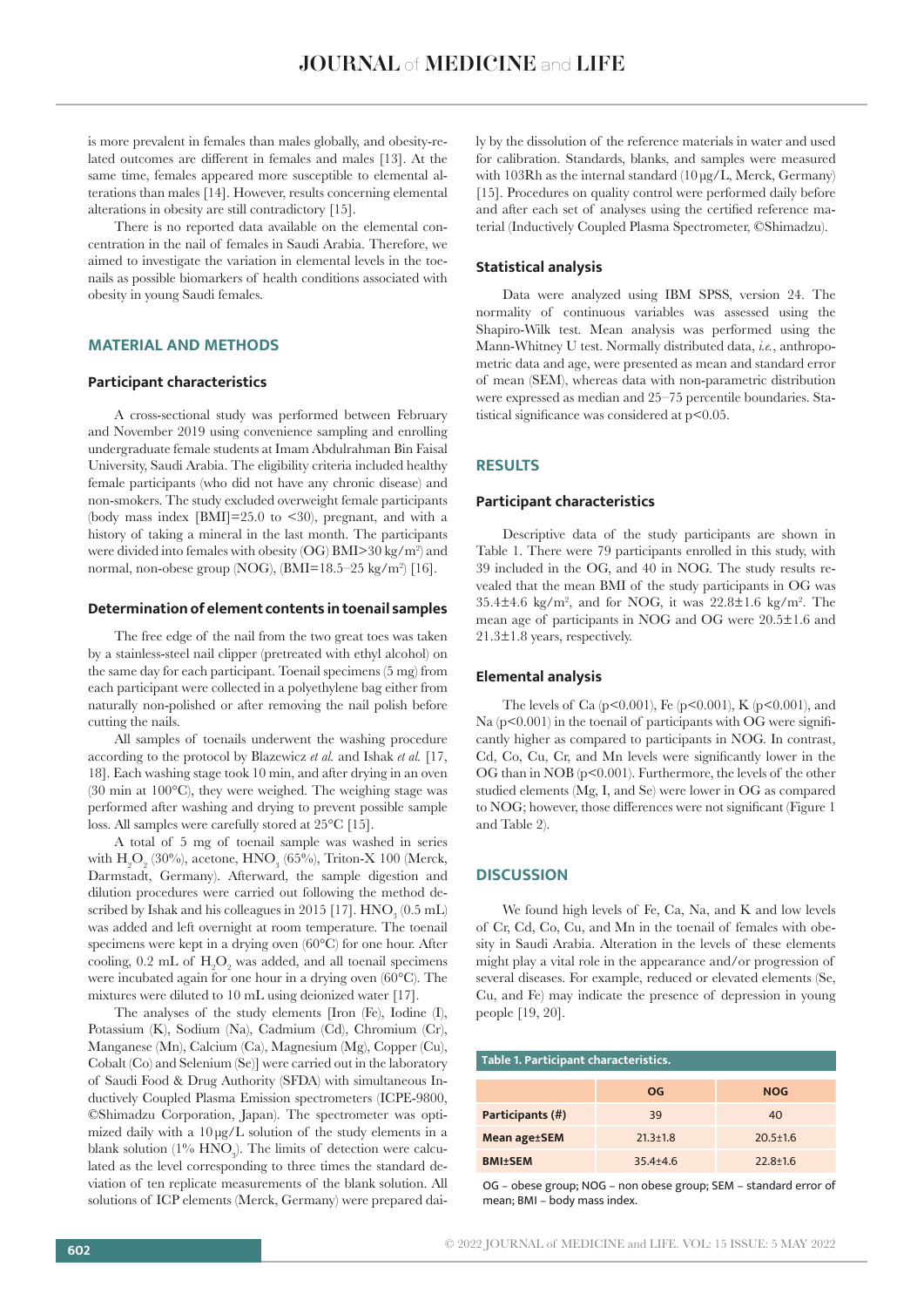

The high level of serum ferritin is associated with the accumulation of adipose tissues independent of dietary iron intake [21]. Obesity-associated inflammatory signaling can cause a persistent elevation of blood hepcidin, resulting in decreased intestinal absorption of Fe and erythropoiesis as well as sequestration of Fe in metabolic tissues [22, 23], leading to subsequent accumulation of Fe in body tissue [24], including nails [25]. Therefore, these factors could explain our findings regarding the significant elevation of Fe in the toenails of females with obesity compared to the non-obese group.

In this study, the obese females showed a higher level of Ca than the non-obese females. Previous studies suggested some explanations for this metabolic disruption, including volumetric dilutional, physiological sequestration of vitamin D in adipose organs, adaptation to the need for more bone mass to support weight gain [26], and secondary hyperparathyroidism [27]. At the same point, obesity is believed to induce the production of in-

**Table 2. Comparison of studied elements (mg/kg) in the toenail** 

| samples of OG and NOG. |                                              |                                               |         |  |
|------------------------|----------------------------------------------|-----------------------------------------------|---------|--|
| <b>Element</b>         | <b>OG Median</b><br>(Interquartile<br>range) | <b>NOG Median</b><br>(Interquartile<br>range) | P-value |  |
| Ca                     | 170.7 (120–240)                              | 54.9 (20–180)                                 | < 0.001 |  |
| Cd                     | $1.5(1.2 - 2.7)$                             | $3.5(2.1 - 35.7)$                             | < 0.001 |  |
| Co                     | $7.5(6.7-7.9)$                               | $10.1 (8.3 - 19.6)$                           | < 0.001 |  |
| cr                     | $11.5(10.7-12.0)$                            | $14.9(8.3-19.6)$                              | < 0.001 |  |
| Fe                     | 40.3 (34.4–64.4)                             | 35.9 (29.4-44.4)                              | < 0.001 |  |
| п                      | $4.4(2.9 - 7.3)$                             | $6.2(4.4-13.5)$                               | 0.205   |  |
| κ                      | 220.2 (180.8-260.4)                          | 58.0 (23.2-250.2)                             | < 0.001 |  |
| Mg                     | $28.1(21.1 - 36.2)$                          | $30.8(21.1 - 36.7)$                           | 0.963   |  |
| Mn                     | $0.3(0.5-1.8)$                               | $0.7(0.1-3.2)$                                | < 0.001 |  |
| <b>Na</b>              | 131.0 (98.9-194.0)                           | 39.2 (33.7-111.7)                             | < 0.001 |  |
| Se                     | $8.3(8.1-13.8)$                              | 16.5 (7.7-19.1)                               | 0.190   |  |
| Cu                     | 12.4 (11.9-14.8)                             | $17.6(14.1 - 27.1)$                           | < 0.001 |  |

OG – obese group; NOG – non obese group.

flammatory biomarkers that stimulate bone uptake by osteoclasts and may subsequently lead to higher serum Ca levels in obese individuals, which may, in turn, result in the mobilization of Ca from bone to other body compartments [28].

This study revealed a significant increase in the level of Na in the toenail of females with obesity. Earlier data reported an anomaly in the hormone mechanism associated with Na homeostasis that may contribute to the development of hypertension and hypernatremia in participants with obesity [29]. A previous review has explained the role of obesity-related hyperinsulinemia in Na retention. In this regard, insulin may increase the absorption of Na in the renal tubules and might increase Na accumulation [30].

In addition, the level of K in the toenail was significantly much higher among females with obesity than those in the NOG. K is an intracellular element necessary for the normal function of all living cells. Many researchers have investigated the associations between K and obesity. However, these observational results are considered controversial [30]. This may be explained partially by the contentious homeostatic regulation control of serum K. While blood and urine tend to show recent or current body status, the toenail sample may help assess a longer time frame of K level [30, 31]. However, the total body K level is directly associated with the body cell mass [32].

In this study, Cr, Cd, Co, and Mn were significantly lower in OG participants. These data are in accordance with earlier experimental reports [33, 34]. These findings encourage further studies concerning the use of biological sample as a biomarker of element status [35]. Obesity is associated with low-grade chronic inflammation, which can produce a variety of adipocytokines, [36] being positively correlated with element alteration [37]. Although elements in biological samples have been studied for many decades, the existing data are insufficient, and the effect of interactions on obesity is not often studied in practice [38].

It was reported that blood Cr was reduced in obese participants. Vice versa, Cr supplementation could be a promising agent in modulating obesity [38]. However, existing data on Cr status in obese participants are insufficient [39]. The existing data on the relationship between obesity and Cd are anecdotal [34]. Certain reports found a negative association between Cd and anthropometric indices of obesity [40]. Oppositely, others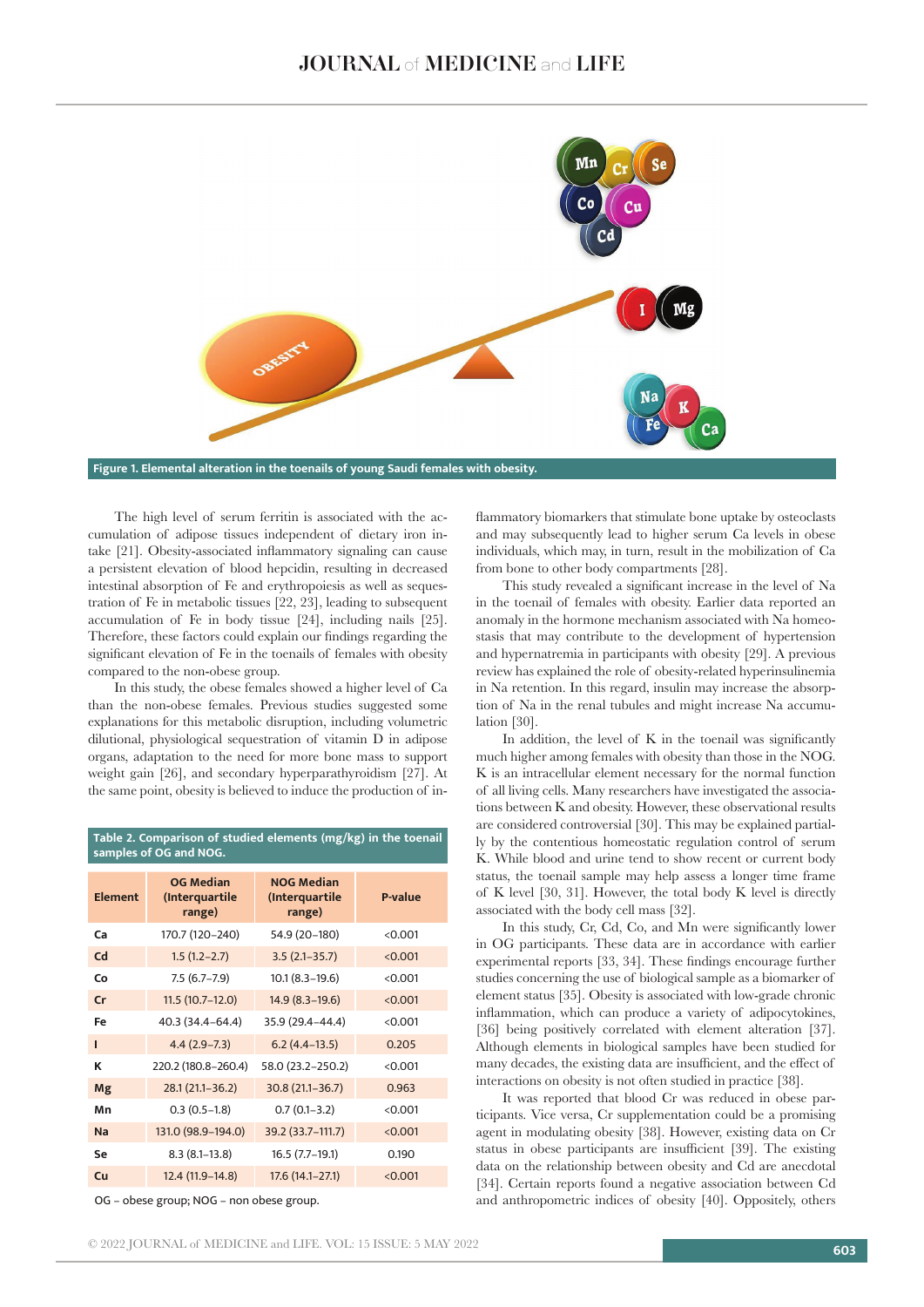failed to detect any significant relationship between the bodyweight and Cd level [41].

Unfortunately, little is known about the effect of Co level on obesity in general. In the present study, the Co level in toenails from the OB group was lower than in NOB. The same finding was observed in another study using a plasma sample [38].

There is evidence of direct interaction between the elements. *i.e.*, "deficiency in one element may impair the absorption of another", [42] which could be the possible cause of the lower Cu toenail content observed in our study. The observation that lower Mn levels in the toenails of females with obesity was consistent with our previous study on Mn levels in a different biological sample [43].

The lower level of Se in the toenail of females with obesity was in agreement with a previous report that showed an inverse association between obesity and Se levels in nails [44]. However, the statistical analysis revealed no significant difference at the median level of Se in both groups. Perhaps this could be due to the relatively small size of the sample [45].

Moreover, despite the absence of statistically significant differences, the observed decrease in levels of Mg and I are generally consistent with findings from previous studies where it was reported that obesity increases the incidence of Mg [46] and I deficiency [47].

## **CONCLUSION**

The present data added new information on the elements from the toenails of young Saudi females with obesity. The elemental analysis of the nail may become a useful diagnostic technique in monitoring nutritional status, predicting some metabolic disorders, and environmental exposure in the future. However, further studies are needed with a representative sample size to precisely elaborate reference ranges of elements in the nail and formulate universal guidance on methodology considering age, gender, and lifestyle. The medical care plan for obese individuals should include behavioral counseling to reduce their exposure to high-calorie foods with low nutritional value. To the best of our knowledge, this is the first study that reports elemental alterations in the toenail of females with obesity in Saudi Arabia. Expert lab technicians used a very advanced automated instrument for the elemental analysis in a qualified and specialized governmental institute (SFDA).

There were some limitations in our study. Firstly, the study did not correlate the results with demographic variables of other health and lifestyle data of the study sample, which are essential in future data collection. Secondly, there was a small sample size, and the focus was on only one gender and a specific age group. Third, we did not correlate the elemental levels in toenails with blood levels.

## **ACKNOWLEDGMENTS**

#### **Conflict of interest**

The authors declare no conflict of interest.

#### **Ethical approval**

The study proposal was approved by the local Review Board (IRB-2018-01-028-31/1/2018).

#### **Consent to participate**

A written informed consent was taken from all participants.

#### **Authorship**

MA and HA contributed to the conceptualization of the study. HA contributed to supervision, methodology, and investigation. MA contributed to validation, analysis, and writing of original draft. Both authors read and agreed to the published version of the manuscript.

#### **REFERENCES**

- 1. Albaker W, El-Ashker S, Baraka MA, El-Tanahi N, *et al.* Adiposity and Cardiometabolic Risk assessment Among University Students in Saudi Arabia. Sci Prog. 2021; 104:36850421998532. doi.org/10.1177/0036850421998532.
- 2. Al-Muzafar HM, Al-Hariri MT. Alterations in manganese level in the biological samples of young obese Saudi women. J Taibah Univ Med Sci. 2021; 16:706–11. doi.org/10.1016/j.jtumed.2021.04.013.
- 3. World Health Organization. Obesity and overweight. Available from: https://www.who.int/news-room/fact-sheets/detail/obesity-and-overweight
- 4. Alkahtani S, Elkilany A, Alhariri M. Association between sedentary and physical activity patterns and risk factors of metabolic syndrome in Saudi men: A cross-sectional study. BMC Public Health. 2015; 15:1234. doi. org/10.1186/s12889-015-2578-4.
- 5. Gutiérrez-González E, García-Esquinas E, de Larrea-Baz NF, Salcedo-Bellido I, *et al.* Toenails as biomarker of exposure to essential trace metals: A review. Environ Res. 2019; 179:108787. doi.org/10.1016/j.envres.2019.108787.
- 6. Fraga CG, Oteiza PI, Keen CL. Trace elements and human health. Mol Aspects Med. 2005; 26:233–234. doi.org/10.1016/j.mam.2005.07.014.
- 7. Mueller WH. Biological markers in epidemiology. Am J Hum Biol. 1991; 3:218–219. doi.org/10.1002/ajhb.1310030225.
- 8. Saeedi P, Shavandi A, Meredith-Jones K. Nail Properties and Bone Health: A Review. J Funct Biomater. 2018 Apr 23;9(2):31. doi: 10.3390/jfb9020031.
- 9. He K. Trace elements in nails as biomarkers in clinical research. Eur J Clin Invest. 2011 Jan;41(1):98-102. doi: 10.1111/j.1365-2362.2010.02373.x.
- 10. Bulska E, Ruszczyńska A. Analytical Techniques for Trace Element Determination. Physical Sciences Reviews. 2017; 2(5):20178002. doi. org/10.1515/psr-2017-8002.
- 11. Xun P, Liu K, Morris JS, Daviglus ML, He K. Longitudinal association between toenail selenium levels and measures of subclinical atherosclerosis: the CARDIA trace element study. Atherosclerosis. 2010; 210(2):662-7. doi. org/10.1016/j.atherosclerosis.2010.01.021.
- 12. Blaak E. Gender differences in fat metabolism. Curr Opin Clin Nutr Metab Care. 2001 Nov;4(6):499-502. doi: 10.1097/00075197-200111000-00006.
- 13. Leeners B, Geary N, Tobler PN, Asarian L. Ovarian hormones and obesity. Hum Reprod Update. 2017 May 1;23(3):300-321. doi: 10.1093/humupd/dmw045.
- 14. Berglund M, Lindberg AL, Rahman M, Yunus M, *et al.* Gender and age differences in mixed metal exposure and urinary excretion. Environ Res. 2011; 111:1271–1279. doi.org/10.1016/j.envres.2011.09.002.
- 15. Sureda A, Bibiloni MDM, Julibert A, Aparicio-Ugarriza R, *et al.* Trace element contents in toenails are related to regular physical activity in older adults. PLOS ONE. 2017;12(10):e0185318. doi: 10.1371/journal.pone.0185318.
- 16. El-Ashker S, Pednekar MS, Narake SS, Albaker W, Al-Hariri M. Blood Pressure and Cardio-Metabolic Risk Profile in Young Saudi Males in a University Setting. Medicina. 2021; 57:755. doi.org/10.3390/medicina57080755.
- 17. Błażewicz A, Liao K-Y, Liao H-H, Niziński P, *et al.* Alterations of Hair and Nail Content of Selected Trace Elements in Nonoccupationally Exposed Patients with Chronic Depression from Different Geographical Regions. Biomed Res Int. 2017; 2017:3178784. doi.org/10.1155/2017/3178784.
- 18. Ishak I, Rosli FD, Mohamed J, Mohd Ismail MF. Comparison of Digestion Methods for the Determination of Trace Elements and Heavy Metals in Human Hair and Nails. Malays J Med Sci. 2015; 22(6):11–20.
- 19. Fraga CG. Relevance, essentiality and toxicity of trace elements in human health. Mol Aspects Med. 2005; 26:235–244. doi.org/10.1016/j. mam.2005.07.013.
- 20. Donma M, Donma O. Trace elements and physical activity in children and adolescents with depression. Turk J Med Sci. 2010;40. doi: 10.3906/sag-0811-33.
- 21. Moore Heslin A, O'Donnell A, Buffini M, Nugent AP, *et al.* Risk of Iron Overload in Obesity and Implications in Metabolic Health. Nutrients. 2021 May 2;13(5):1539. doi: 10.3390/nu13051539.
- 22. Park CH, Valore EV, Waring AJ, Ganz T. Hepcidin, a urinary antimicrobial peptide synthesized in the liver. J Biol Chem. 2001; 276:7806–7810. doi. org/10.1074/jbc.M008922200.
- 23. Jehn M, Clark JM, Guallar E. Serum ferritin and risk of the metabolic syndrome in US adults. Diabetes Care. 2004; 27:2422–2428. doi. org/10.2337/diacare.27.10.2422.
- 24. Al-Hakeim HK. Correlation between Iron Status Parameters and Hormone Levels in Women with Polycystic Ovary Syndrome. Clin Med Insights Womens Health. 2012;5:CMWH.S8780. doi: 10.4137/CMWH.S8780.
- 25. Chaturvedi R, Banerjee S, Chattopadhyay P, Bhattacharjee CR, *et al.* High iron accumulation in hair and nail of people living in iron affected